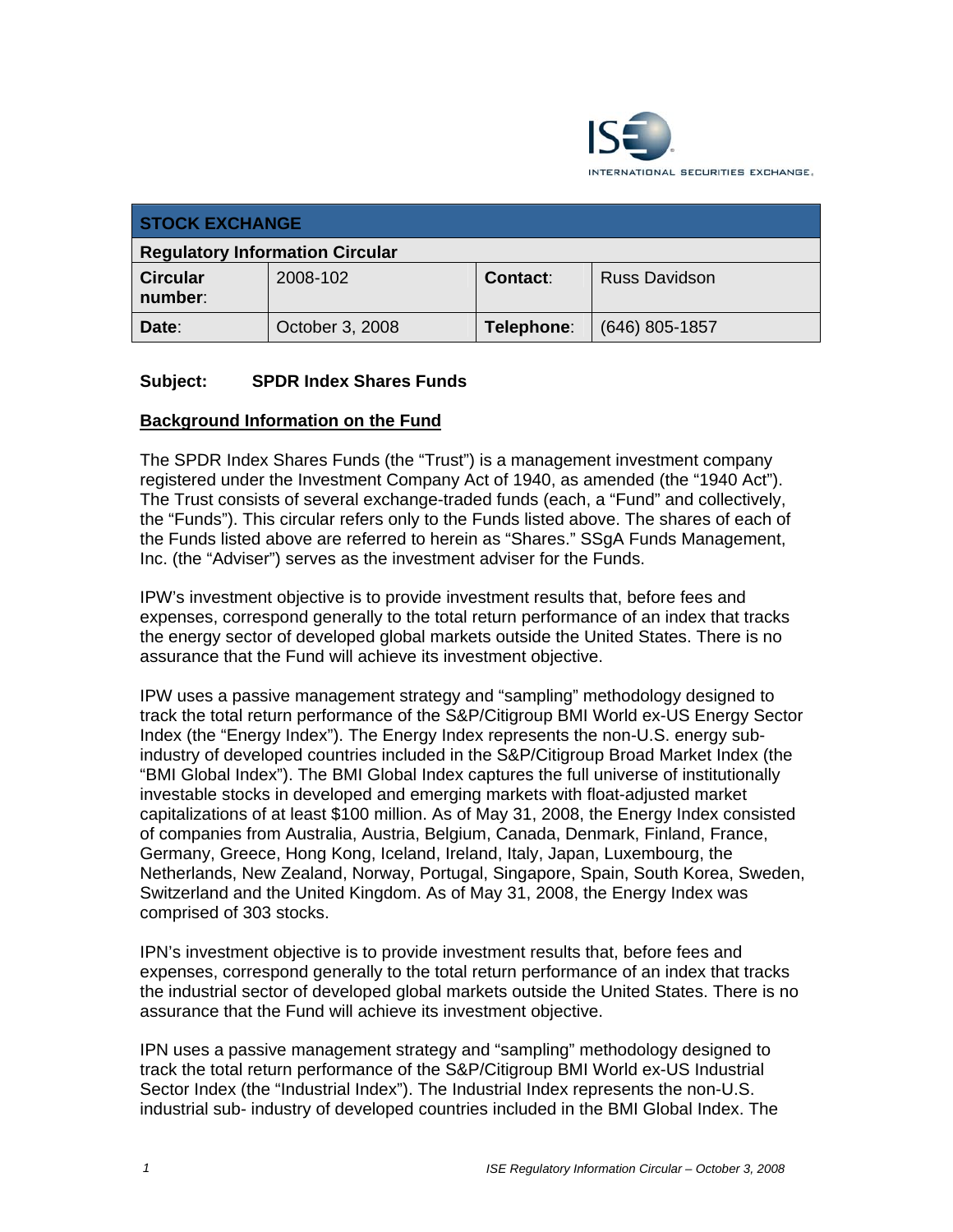BMI Global Index captures the full universe of institutionally investable stocks in developed and emerging markets with float-adjusted market capitalizations of at least \$100 million. As of May 31, 2008, the Industrial Index consisted of companies from Australia, Austria, Belgium, Canada, Denmark, Finland, France, Germany, Greece, Hong Kong, Iceland, Ireland, Italy, Japan, Luxembourg, the Netherlands, New Zealand, Norway, Portugal, Singapore, Spain, South Korea, Sweden, Switzerland and the United Kingdom. As of May 31, 2008, the Industrial Index was comprised of 1,251 stocks.

IPF's investment objective is to provide investment results that, before fees and expenses, correspond generally to the total return performance of an index that tracks the financial sector of developed global markets outside the United States. There is no assurance that the Fund will achieve its investment objective.

IPF uses a passive management strategy and "sampling" methodology designed to track the total return performance of the S&P/Citigroup BMI World ex-US Financials Sector Index (the "Financial Index"). The Financial Index represents the non-U.S. financial subindustry of developed countries included in the BMI Global Index. The BMI Global Index captures the full universe of institutionally investable stocks in developed and emerging markets with float-adjusted market capitalizations of at least \$100 million. As of May 31, 2008, the Financial Index consisted of companies from Australia, Austria, Belgium, Canada, Denmark, Finland, France, Germany, Greece, Hong Kong, Iceland, Ireland, Italy, Japan, Luxembourg, the Netherlands, New Zealand, Norway, Portugal, Singapore, Spain, South Korea, Sweden, Switzerland and the United Kingdom. As of May 31, 2008, the Financial Index was comprised of 1,055 stocks.

IRV's investment objective is to provide investment results that, before fees and expenses, correspond generally to the total return performance of an index that tracks the materials sector of developed global markets outside the United States. There is no assurance that the Fund will achieve its investment objective.

IRV uses a passive management strategy and "sampling" methodology designed to track the total return performance of the S&P/Citigroup BMI World ex-US Materials Sector Index (the "Materials Index"). The Materials Index represents the non-U.S. materials sub-industry of developed countries included in the BMI Global Index. The BMI Global Index captures the full universe of institutionally investable stocks in developed and emerging markets with float-adjusted market capitalizations of at least \$100 million. As of May 31, 2008, the Materials Index consisted of companies from Australia, Austria, Belgium, Canada, Denmark, Finland, France, Germany, Greece, Hong Kong, Iceland, Ireland, Italy, Japan, Luxembourg, the Netherlands, New Zealand, Norway, Portugal, Singapore, Spain, South Korea, Sweden, Switzerland and the United Kingdom. As of May 31, 2008, the Materials Index was comprised of 646 stocks.

IPK's investment objective is to provide investment results that, before fees and expenses, correspond generally to the total return performance of an index that tracks the technology sector of developed global markets outside the United States. There is no assurance that the Fund will achieve its investment objective.

IPK uses a passive management strategy and "sampling" methodology designed to track the total return performance of the S&P/Citigroup BMI World ex-US Information Technology Sector Index (the "Technology Index"). The Technology Index represents the non-U.S. technology sub-industry of developed countries included in the BMI Global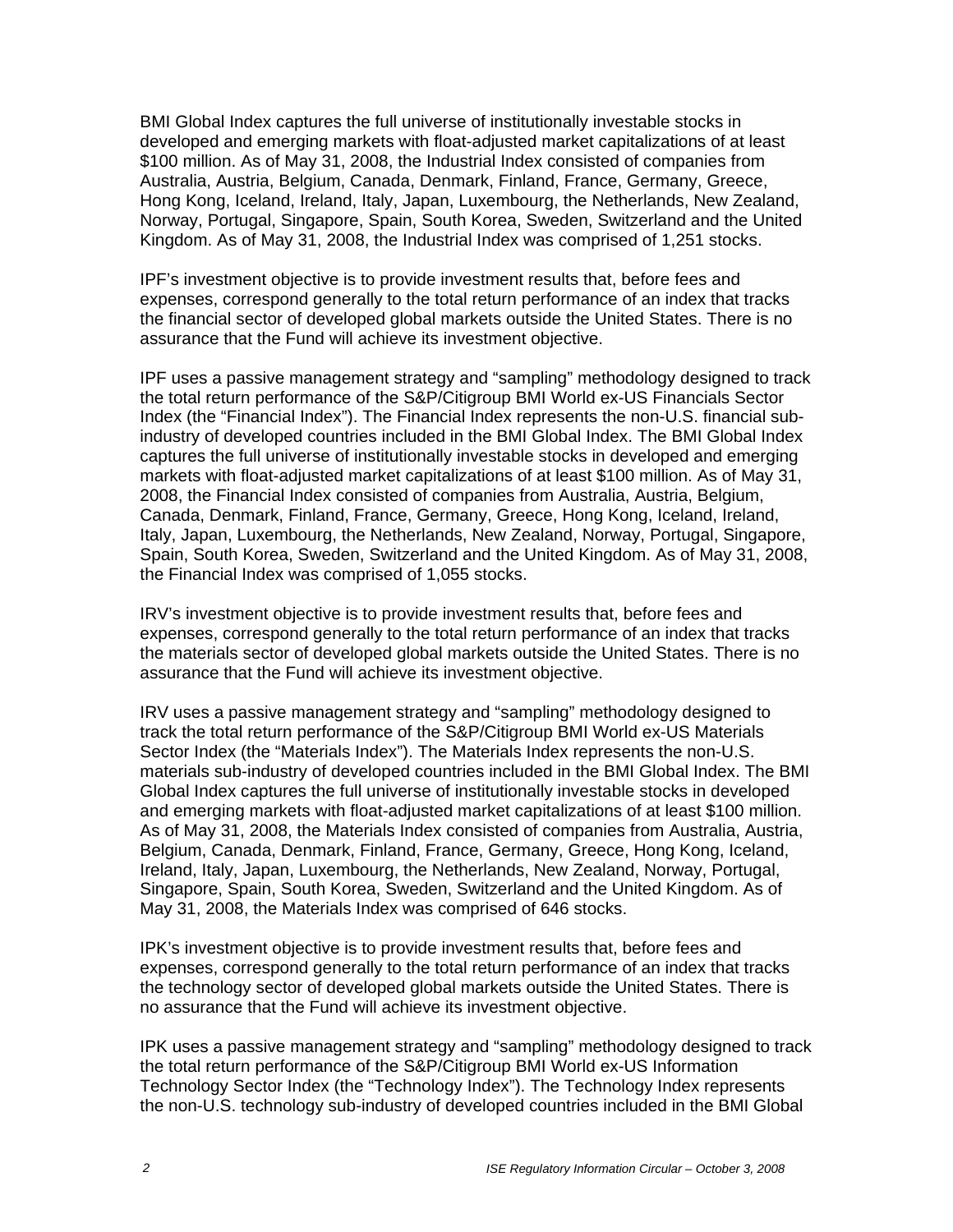Index. The BMI Global Index captures the full universe of institutionally investable stocks in developed and emerging markets with float-adjusted market capitalizations of at least \$100 million. As of May 31, 2008, the Technology Index consisted of companies from Australia, Austria, Belgium, Canada, Denmark, Finland, France, Germany, Greece, Hong Kong, Iceland, Ireland, Italy, Japan, Luxembourg, the Netherlands, New Zealand, Norway, Portugal, Singapore, Spain, South Korea, Sweden, Switzerland and the United Kingdom. As of May 31, 2008, the Technology Index was comprised of 638 stocks.

IPU's investment objective is to provide investment results that, before fees and expenses, correspond generally to the total return performance of an index that tracks the utilities sector of developed global markets outside the United States. There is no assurance that the Fund will achieve its investment objective.

IPU uses a passive management strategy and "sampling" methodology designed to track the total return performance of the S&P/Citigroup BMI World ex-US Utilities Sector Index (the "Utilities Index"). The Utilities Index represents the non-U.S. utilities subindustry of developed countries included in the BMI Global Index. The BMI Global Index captures the full universe of institutionally investable stocks in developed and emerging markets with float-adjusted market capitalizations of at least \$100 million. As of May 31, 2008, the Utilities Index consisted of companies from Australia, Austria, Belgium, Canada, Denmark, Finland, France, Germany, Greece, Hong Kong, Iceland, Ireland, Italy, Japan, Luxembourg, the Netherlands, New Zealand, Norway, Portugal, Singapore, Spain, South Korea, Sweden, Switzerland and the United Kingdom. As of May 31, 2008, the Utilities Index was comprised of 137 stocks.

IST's investment objective is to provide investment results that, before fees and expenses, correspond generally to the total return performance of an index that tracks the telecommunications sector of developed global markets outside the United States. There is no assurance that the Fund will achieve its investment objective.

IST uses a passive management strategy and "sampling" methodology designed to track the total return performance of the S&P/Citigroup BMI World ex-US Telecommunication Services Sector Index (the "Telecommunications Index"). The Telecommunications Index represents the non-U.S. telecommunications sub-industry of developed countries included in the BMI Global Index. The BMI Global Index captures the full universe of institutionally investable stocks in developed and emerging markets with float-adjusted market capitalizations of at least \$100 million. As of May 31, 2008, the Telecommunications Index consisted of companies from Australia, Austria, Belgium, Canada, Denmark, Finland, France, Germany, Greece, Hong Kong, Iceland, Ireland, Italy, Japan, Luxembourg, the Netherlands, New Zealand, Norway, Portugal, Singapore, Spain, South Korea, Sweden, Switzerland and the United Kingdom. As of May 31, 2008, the Telecommunications Index was comprised of 75 stocks.

IPS's investment objective is to provide investment results that, before fees and expenses, correspond generally to the total return performance of an index that tracks the consumer staples sector of developed global markets outside the United States. There is no assurance that IPS will achieve its investment objective.

IPS uses a passive management strategy and "sampling" methodology designed to track the total return performance of the S&P/Citigroup BMI World ex-US Consumer Staples Sector Index (the "Consumer Staples Index"). The Consumer Staples Index represents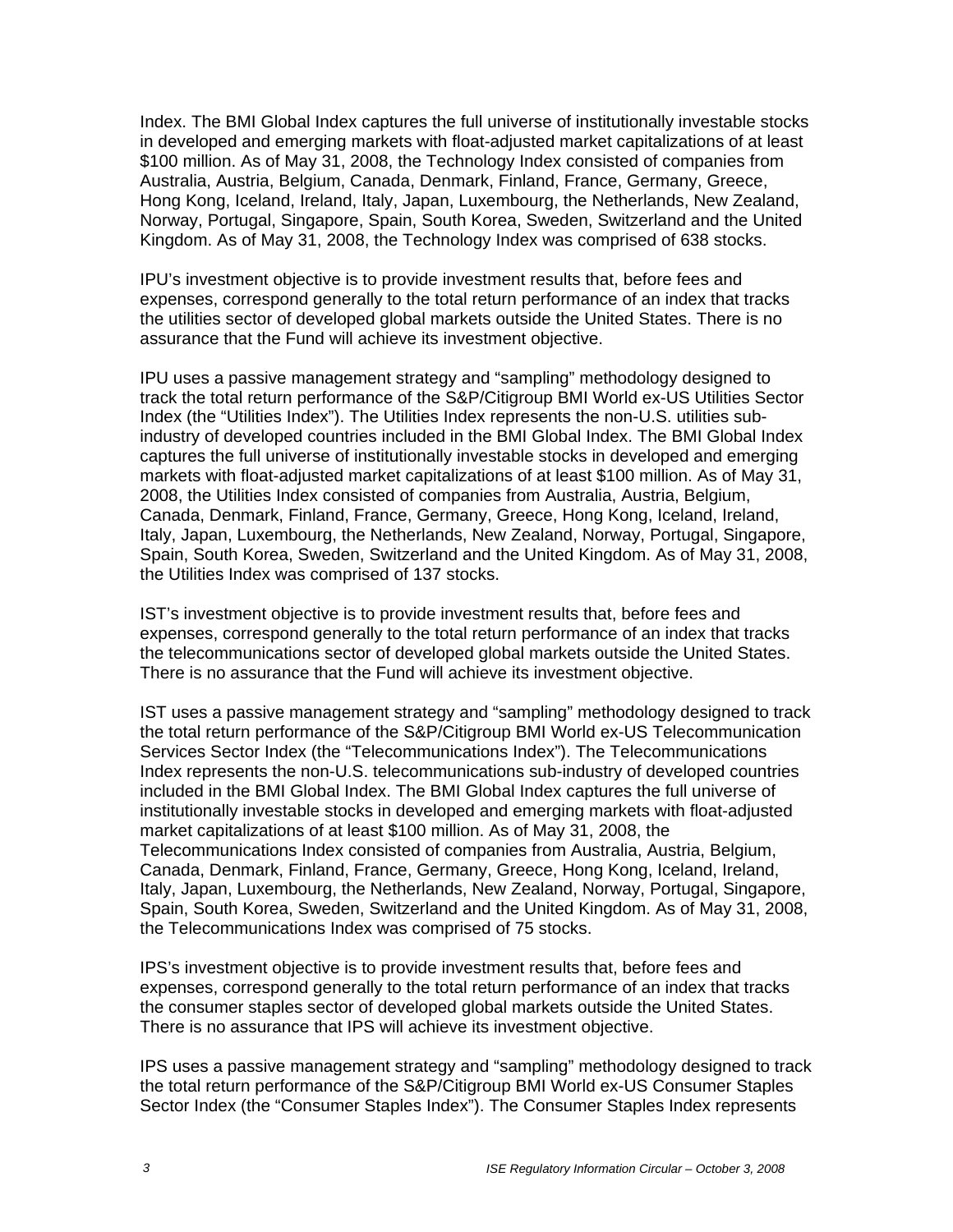the non- U.S. consumer staples sub-industry of developed countries included in the BMI Global Index. The BMI Global Index captures the full universe of institutionally investable stocks in developed and emerging markets with float-adjusted market capitalizations of at least \$100 million. As of May 31, 2008, the Consumer Staples Index consisted of companies from Australia, Austria, Belgium, Canada, Denmark, Finland, France, Germany, Greece, Hong Kong, Iceland, Ireland, Italy, Japan, Luxembourg, the Netherlands, New Zealand, Norway, Portugal, Singapore, Spain, South Korea, Sweden, Switzerland and the United Kingdom. As of May 31, 2008, the Consumer Staples Index was comprised of 330 stocks.

IPD's investment objective is to provide investment results that, before fees and expenses, correspond generally to the total return performance of an index that tracks the consumer discretionary sector of developed global markets outside the United States. There is no assurance that IPD will achieve its investment objective.

IPD uses a passive management strategy and "sampling" methodology designed to track the total return performance of the S&P/Citigroup BMI World ex-US Consumer Discretionary Sector Index (the "Consumer Discretionary Index"). The Consumer Discretionary Index represents the non-U.S. consumer discretionary sub-industry of developed countries included in the BMI Global Index. The BMI Global Index captures the full universe of institutionally investable stocks in developed and emerging markets with float-adjusted market capitalizations of at least \$100 million. As of May 31, 2008, the Consumer Discretionary Index consisted of companies from Australia, Austria, Belgium, Canada, Denmark, Finland, France, Germany, Greece, Hong Kong, Iceland, Ireland, Italy, Japan, Luxembourg, the Netherlands, New Zealand, Norway, Portugal, Singapore, Spain, South Korea, Sweden, Switzerland and the United Kingdom. As of May 31, 2008, the Consumer Discretionary Index was comprised of 994 stocks.

IRY's investment objective is to provide investment results that, before fees and expenses, correspond generally to the total return performance of an index that tracks the health care sector of developed global markets outside the United States. There is no assurance that the Fund will achieve its investment objective.

IRY uses a passive management strategy and "sampling" methodology designed to track the total return performance of the S&P/Citigroup BMI World ex-US Health Care Sector Index (the "Health Care Index"). The Health Care Index represents the non-U.S. health care sub- industry of developed countries included in the BMI Global Index. The BMI Global Index captures the full universe of institutionally investable stocks in developed and emerging markets with float-adjusted market capitalizations of at least \$100 million. As of May 31, 2008, the Health Care Index consisted of companies from Australia, Austria, Belgium, Canada, Denmark, Finland, France, Germany, Greece, Hong Kong, Iceland, Ireland, Italy, Japan, Luxembourg, the Netherlands, New Zealand, Norway, Portugal, Singapore, Spain, South Korea, Sweden, Switzerland and the United Kingdom. As of May 31, 2008, the Health Care Index was comprised of 333 stocks.

The Funds do not intend to purchase all of the stocks in their respective index, but rather will utilize a "sampling" methodology in seeking the Fund's objective. The quantity of holdings in each Fund will be based on a number of factors, including asset size of the Fund. The Adviser generally expects each Fund to hold less than the total number of stocks in its index, but reserves the right to hold as many stocks as it believes necessary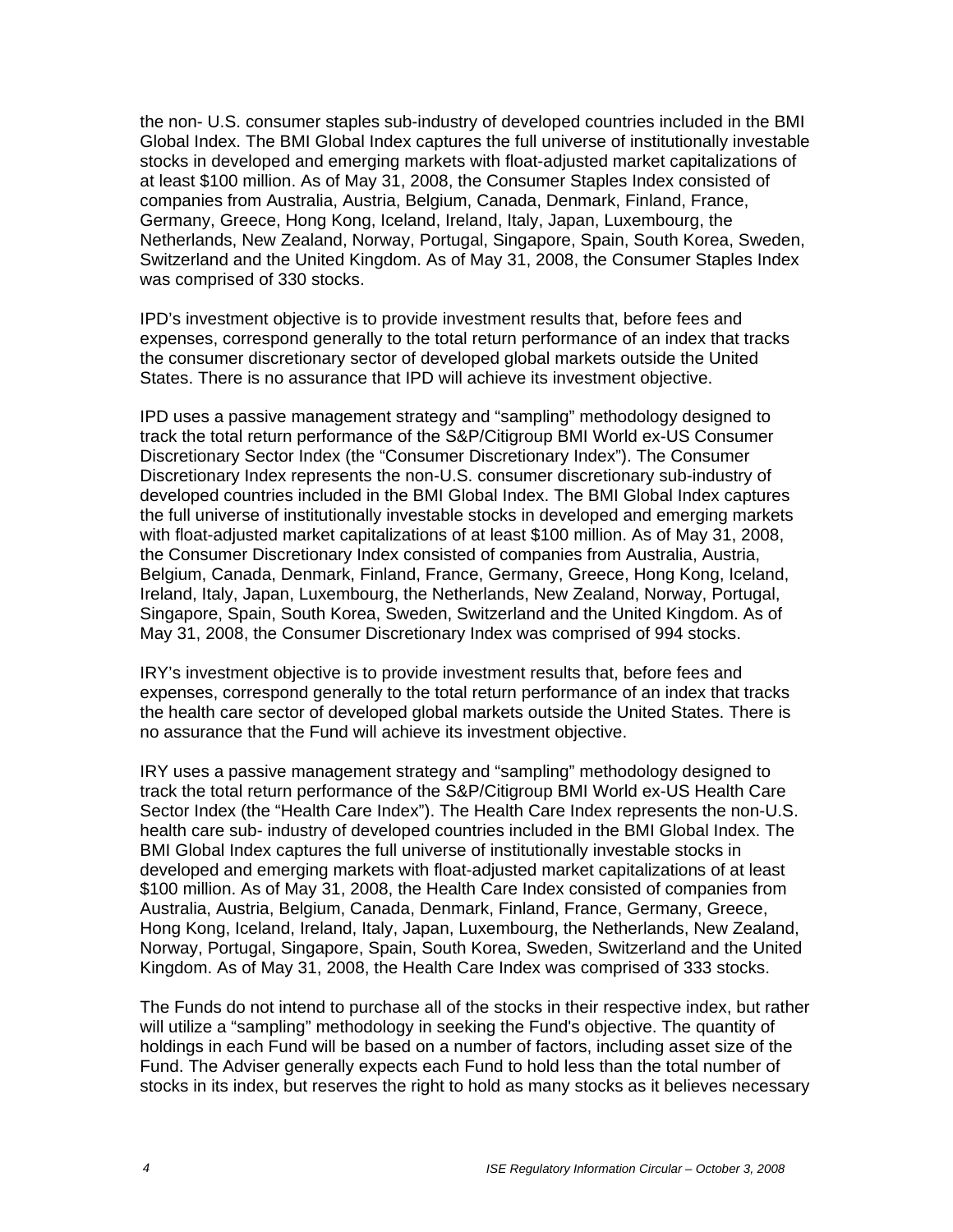to achieve each Fund's investment objective. For more information regarding each Fund's investment strategy, please read the prospectus for the Funds.

As described more fully in the Trust's prospectus and Statement of Additional Information ("SAI"), the Funds issue and redeem Shares at net asset value ("NAV") only in large blocks of 200,000 Shares (each block of Shares called a "Creation Unit") or multiples thereof. As a practical matter, only broker-dealers or large institutional investors with creation and redemption agreements (called Authorized Participants) can purchase or redeem these Creation Units. Except when aggregated in Creation Units, the Shares may not be redeemed with the Funds.

Income dividend distributions, if any, are generally distributed to shareholders quarterly, but may vary significantly from quarter to quarter. Net capital gains are distributed at least annually.

Shares are held in book-entry form, which means that no Share certificates are issued. The Depository Trust Company or its nominee is the record owner of all outstanding Shares of the Funds and is recognized as the owner of all Shares for all purposes.

The NAV per Share for each Fund is computed by dividing the value of the net assets of the Fund (i.e., the value of its total assets less total liabilities) by the total number of Shares outstanding. Expenses and fees are accrued daily and taken into account for purposes of determining NAV. The NAV of each Fund is determined each business day after the close of trading (ordinarily 4:00 p.m., Eastern Time or "ET") of the New York Stock Exchange. Any assets or liabilities denominated in currencies other than the U.S. dollar are converted into U.S. dollars at the current market rates on the date of valuation as quoted by one or more sources.

The registration statement for the Funds describes the various fees and expenses for the Funds' Shares. For a more complete description of the Funds and the underlying indexes, visit the Funds' website at www.spdretfs.com.

#### **Purchases and Redemptions in Creation Unit Size**

Equity EAMs are hereby informed that procedures for purchases and redemptions of Shares in Creation Unit Size are described in the Trust's prospectus and SAI, and that Shares are not individually redeemable but are redeemable only in Creation Unit Size aggregations or multiples thereof.

## **Principal Risks**

Interested persons are referred to the discussion in the prospectus for the Funds of the principal risks of an investment in the Funds. These include tracking error risk (factors causing a Fund's performance to not match the performance of its underlying index), market trading risk (for example, trading halts, trading above or below net asset value), investment style risk, sector risk, investment approach risk, non-diversification risk, issuer-specific risk, management risk, derivatives risk, equity risk, currency risk, emerging market risk and foreign securities risk.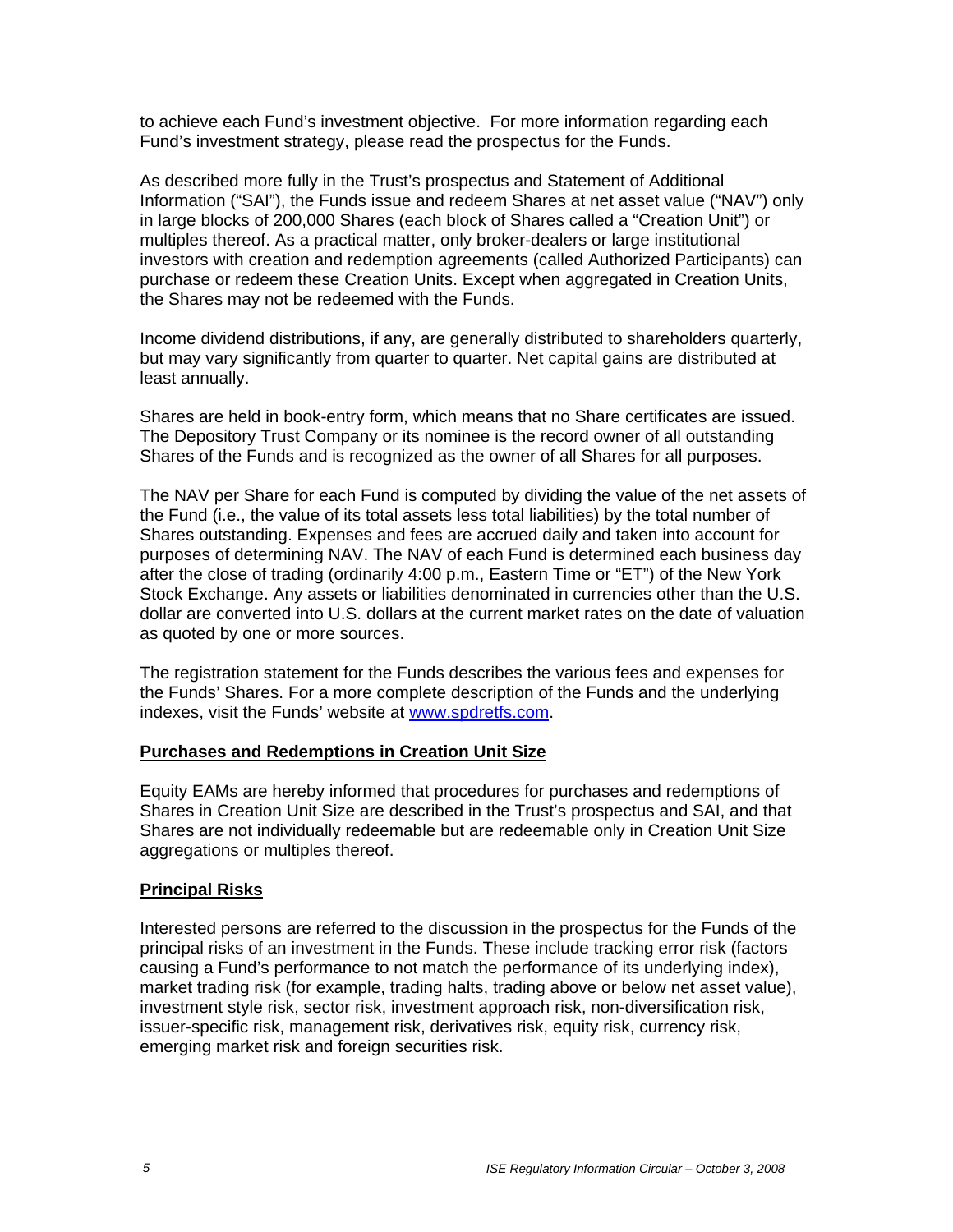## **Exchange Rules Applicable to Trading in the Shares**

The Shares are considered equity securities, thus rendering trading in the Shares subject to the Exchange's existing rules governing the trading of equity securities.

## **Trading Hours**

The Shares will trade on ISE between 9:00 a.m. and 4:00 p.m. ET.

Equity EAMs trading the Shares during the Pre-Market Session are exposed to the risk of the lack of the calculation or dissemination of underlying index value or intraday indicative value ("IIV"). For certain derivative securities products, an updated underlying index value or IIV may not be calculated or publicly disseminated in the Pre-Market hours. Since the underlying index value and IIV are not calculated or widely disseminated during Pre-Market hours, an investor who is unable to calculate implied values for certain derivative securities products during Pre-Market hours may be at a disadvantage to market professionals.

## **Trading Halts**

ISE will halt trading in the Shares of a Trust in accordance with ISE Rule 2101(a)(2)(iii). The grounds for a halt under this Rule include a halt by the primary market because it stops trading the Shares and/or a halt because dissemination of the IIV or applicable currency spot price has ceased, or a halt for other regulatory reasons. In addition, ISE will stop trading the Shares of a Trust if the primary market de-lists the Shares.

## **Delivery of a Prospectus**

Pursuant to federal securities laws, investors purchasing Shares must receive a prospectus prior to or concurrently with the confirmation of a transaction. Investors purchasing Shares directly from the Fund (by delivery of the Deposit Amount) must also receive a prospectus.

Prospectuses may be obtained through the Distributor or on the Fund's website. The Prospectus does not contain all of the information set forth in the registration statement (including the exhibits to the registration statement), parts of which have been omitted in accordance with the rules and regulations of the SEC. For further information about the Fund, please refer to the Trust's registration statement.

## **Exemptive, Interpretive and No-Action Relief Under Federal Securities Regulations**

The SEC has issued exemptive, interpretive or no-action relief from certain provisions of rules under the Securities Exchange Act of 1934 (the "Act") regarding trading in the above mentioned exchange-traded Funds.

## **Regulation M Exemptions**

Generally, Rules 101 and 102 of Regulation M prohibit any "distribution participant" and its "affiliated purchasers" from bidding for, purchasing, or attempting to induce any person to bid for or purchase any security which is the subject of a distribution until after the applicable restricted period, except as specifically permitted in Regulation M. The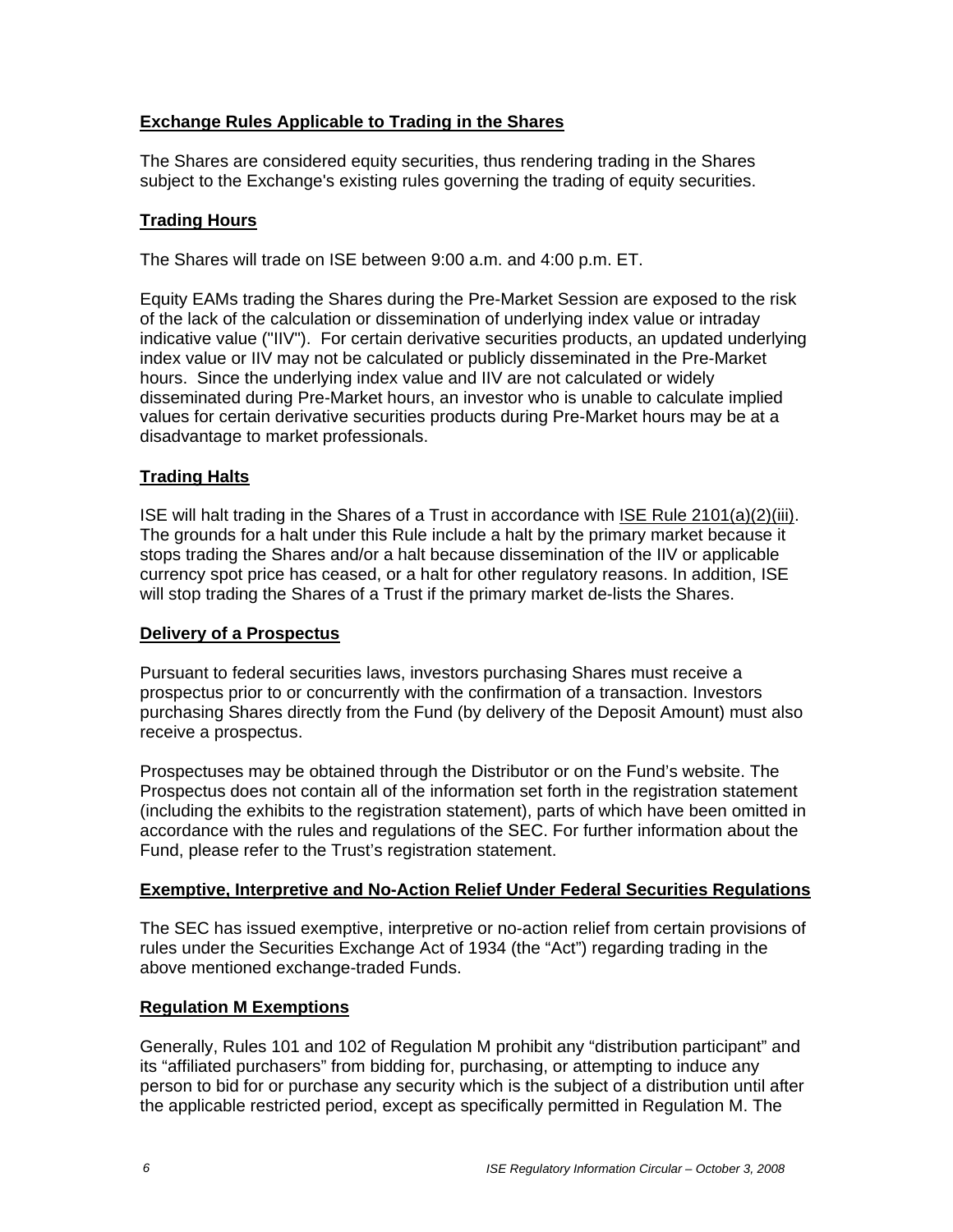provisions of the Rules apply to underwriters, prospective underwriters, brokers, dealers, and other persons who have agreed to participate or are participating in a distribution of securities.

The SEC has granted an exemption from Rule 101 under Regulation M to permit persons participating in a distribution of shares of the above-mentioned Funds to engage in secondary market transactions in such shares during their participation in such a distribution. In addition, the SEC has granted relief under Regulation M to permit persons who may be deemed to be participating in the distribution of Shares of the above-mentioned Funds (i) to purchase securities for the purpose of purchasing Creation Unit Aggregations of Fund Shares and (ii) to tender securities for redemption in Creation Unit Aggregations. Further, the SEC has clarified that the tender of Fund Shares to the Funds for redemption does not constitute a bid for or purchase of any of the Funds' securities during the restricted period of Rule 101. The SEC has also granted an exemption pursuant to paragraph (e) of Rule 102 under Regulation M to allow the redemption of Fund Shares in Creation Unit Aggregations during the continuous offering of Shares.

## **Customer Confirmations for Creation or Redemption of Fund Shares (SEC Rule 10b-10)**

Broker-dealers who handle purchases or redemptions of Fund Shares in Creation Unit size for customers will be permitted to provide such customers with a statement of the number of Creation Unit Aggregations created or redeemed without providing a statement of the identity, number and price of shares of the individual securities tendered to a Fund for purposes of purchasing Creation Unit Aggregations ("Deposit Securities") or the identity, number and price of shares to be delivered by the Trust for the Fund to the redeeming holder ("Redemption Securities"). The composition of the securities required to be tendered to the Fund for creation purposes and of the securities to be delivered on redemption will be disseminated each business day and will be applicable to requests for creations or redemption, as the case may be, on that day. This exemptive relief under Rule 10b-10 with respect to creations and redemptions is subject to the following conditions:

- 1. Confirmations to customers engaging in creations or redemptions must state that all information required by Rule 10b-10 will be provided upon request;
- 2. Any such request by a customer for information required by Rule 10b-10 will be filed in a timely manner, in accordance with Rule 10b-10(c);
- 3. Except for the identity, number and price of shares of the component securities of the Deposit Securities and Redemption Securities, as described above, confirmations to customers must disclose all other information required by Rule 10b-10(a).

# **SEC Rule 14e-5**

An exemption from Rule 14e-5 has been granted to permit any person acting as a dealer-manager of a tender offer for a component security of a Fund (1) to redeem Fund Shares in Creation Unit Aggregations from the issuer that may include a security subject to such tender offer and (2) to purchase Fund Shares during such tender offer. In addition, a no-action position has been taken under Rule 14e-5 if a broker-dealer acting as a dealer-manager of a tender offer for a security of a Fund purchases or arranges to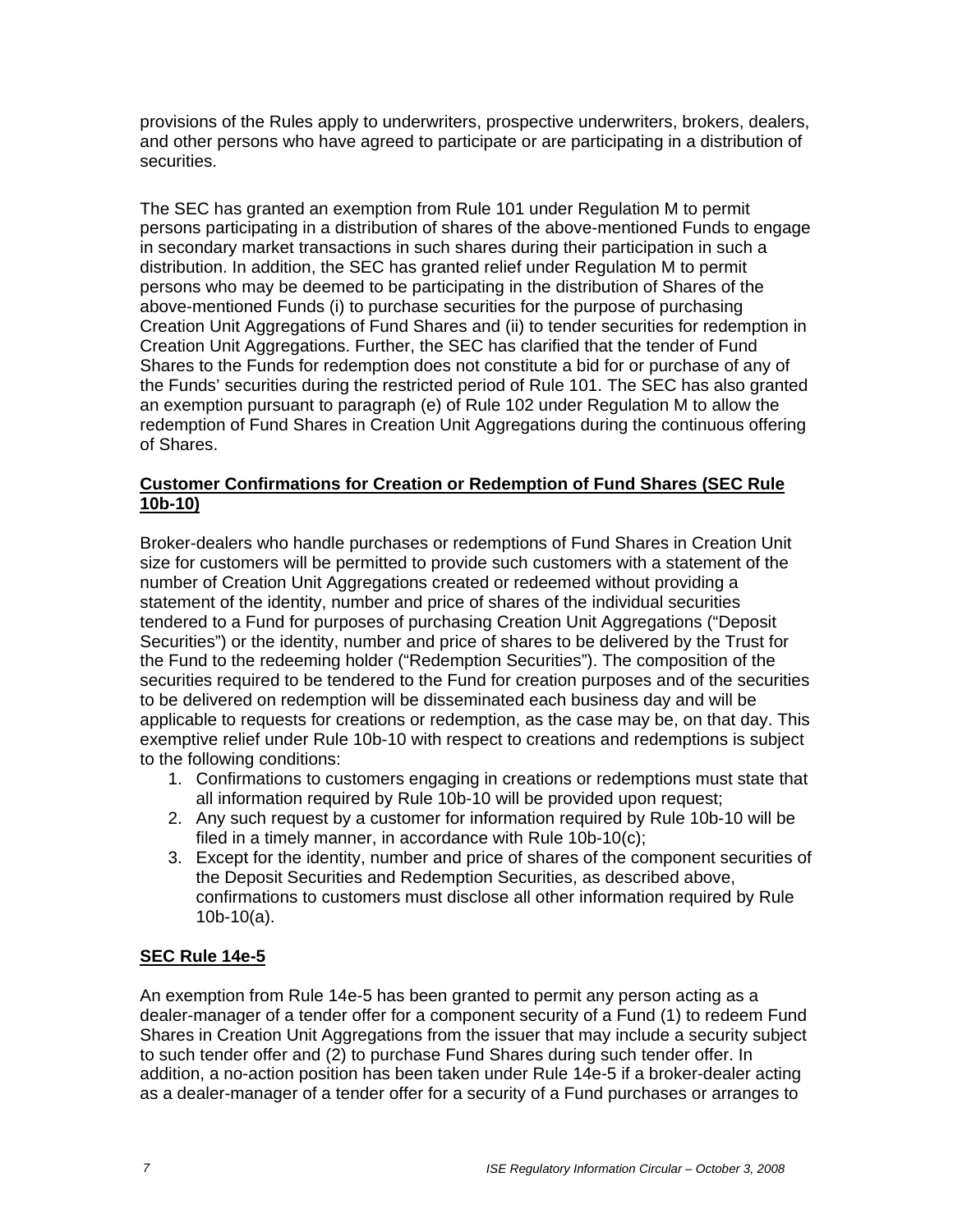purchase such securities in the secondary market for the purpose of tendering such securities to purchase one or more Creation Unit Aggregations of Shares, if made in conformance with the following:

- 1. such bids or purchases are effected in the ordinary course of business, in connection with a basket of 20 or more securities in which any security that is the subject of a distribution, or any reference security, does not comprise more than 5% of the value of the basket purchased; or
- 2. purchases are effected as adjustments to such basket in the ordinary course of business as a result of a change in the composition of the underlying index; and
- 3. such bids or purchases are not effected for the purpose of facilitating such tender offer.

# **Section 11(d)(1); SEC Rules 11d1-1 and 11d1-2**

Section 11(d)(1) of the Act generally prohibits a person who is both a broker and a dealer from effecting any transaction in which the broker-dealer extends credit to a customer on any security which was part of a new issue in the distribution of which he participated as a member of a selling syndicate or group within thirty days prior to such transaction. The SEC has clarified that Section 11(d)(1) does not apply to broker-dealers that are not Authorized Participants (and, therefore, do not create Creation Unit Aggregations) that engage in both proprietary and customer transactions in Shares of the Fund in the secondary market, and for broker-dealer Authorized Participants that engage in creations of Creation Unit Aggregations. This relief is subject to specific conditions, including the condition that such broker-dealer (whether or not an Authorized Participant) does not, directly or indirectly, receive from the fund complex any payment, compensation or other economic incentive to promote or sell the Shares of a Fund to persons outside the fund complex, other than non-cash compensation permitted under NASD Rule 2830(l)(5)(A), (B) or (C). (See letter from Catherine McGuire, Chief Counsel, SEC Division of Market Regulation, to Securities Industry Association, Derivative Products Committee, dated November 21, 2005.) The SEC also has taken a no-action position under Section 11(d)(1) of the Act that broker-dealers may treat Shares of a Fund, for purposes of Rule 11d1-2, as "securities issued by a registered open-end investment company as defined in the Investment Company Act" and thereby extend credit or maintain or arrange for the extension or maintenance of credit on Shares that have been owned by the persons to whom credit is provided for more than 30 days, in reliance on the exemption contained in the rule.

## **SEC Rule 15c1-5 and 15c1-6**

The SEC has taken a no-action position with respect to Rule 15c1-5 and Rule 15c1-6 as to the required disclosure of control by a broker or dealer with respect to creations and redemptions of Fund Shares and secondary market transactions therein. (See letter from Catherine McGuire, Chief Counsel, SEC Division of Market Regulation, to Securities Industry Association, Derivative Products Committee, dated November 21, 2005.)

#### **This Regulatory Information Bulletin is not a statutory Prospectus. Equity EAMs should consult the Trust's Registration Statement, SAI, Prospectus and the Fund's website for relevant information.**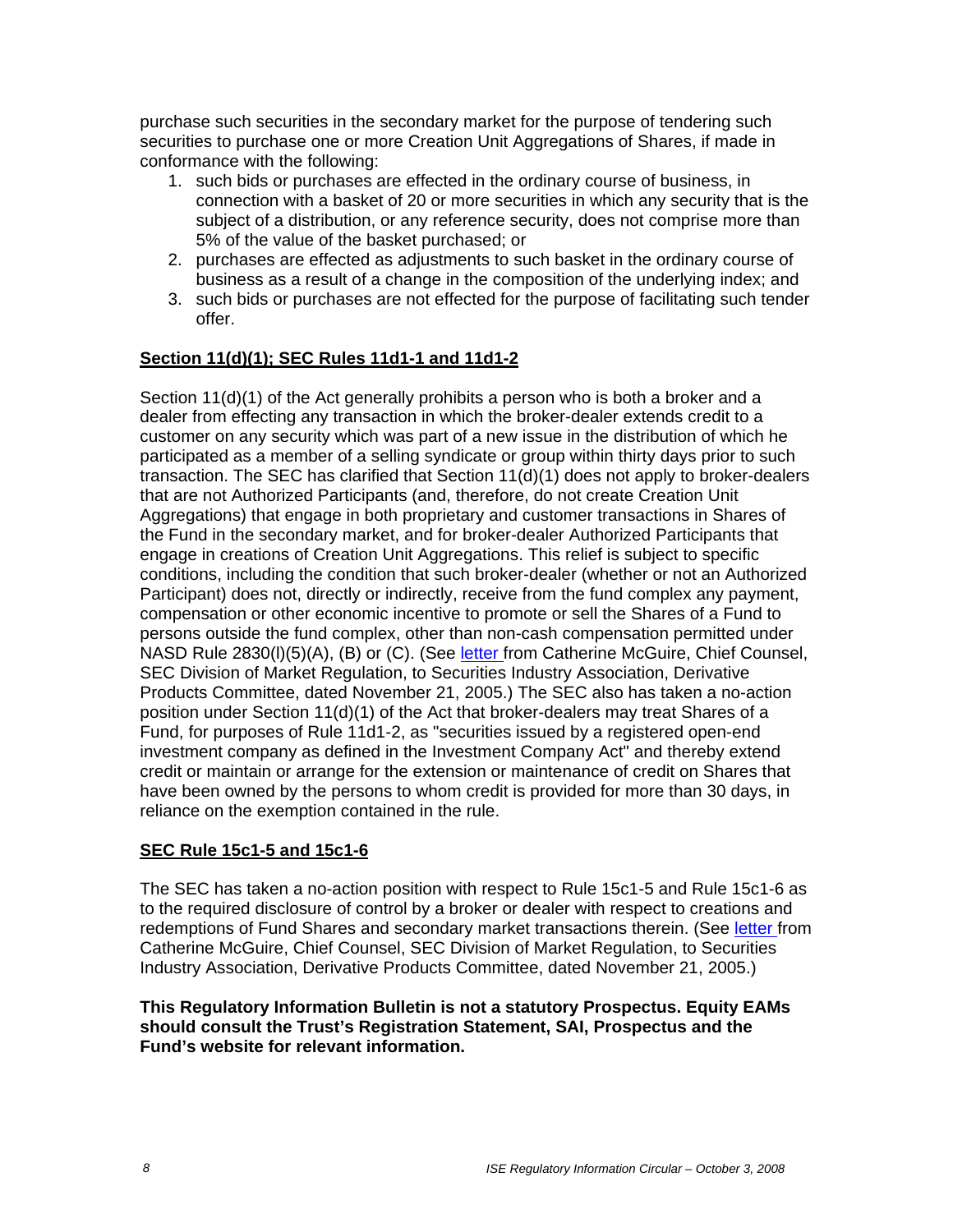# **Appendix A Exchange-Traded Fund Symbol CUSIP Number**

| <b>Ticker</b><br><b>IPW</b> | <b>Fund Name</b><br><b>SPDR S&amp;P International Energy</b><br><b>Sector ETF</b>           | <b>CUSIP Number</b><br>78463X715 |
|-----------------------------|---------------------------------------------------------------------------------------------|----------------------------------|
| Ticker<br><b>IPN</b>        | <b>Fund Name</b><br>SPDR S&P International Industrial<br><b>Sector ETF</b>                  | <b>CUSIP Number</b><br>78463X673 |
| <b>Ticker</b><br><b>IPF</b> | <b>Fund Name</b><br><b>SPDR S&amp;P International Financial</b><br><b>Sector ETF</b>        | <b>CUSIP Number</b><br>78463X699 |
| <b>Ticker</b><br><b>IRV</b> | <b>Fund Name</b><br><b>SPDR S&amp;P International Materials</b><br><b>Sector ETF</b>        | <b>CUSIP Number</b><br>78463X665 |
| Ticker<br><b>IPK</b>        | <b>Fund Name</b><br>SPDR S&P International Technology<br><b>Sector ETF</b>                  | <b>CUSIP Number</b><br>78463X657 |
| <b>Ticker</b><br><b>IPU</b> | <b>Fund Name</b><br><b>SPDR S&amp;P International Utilities</b><br><b>Sector ETF</b>        | <b>CUSIP Number</b><br>78463X632 |
| <b>Ticker</b><br><b>IST</b> | <b>Fund Name</b><br><b>SPDR S&amp;P International</b><br>Telecommunications Sector ETF      | <b>CUSIP Number</b><br>78463X640 |
| Ticker<br><b>IPS</b>        | <b>Fund Name</b><br><b>SPDR S&amp;P International Consumer</b><br><b>Staples Sector ETF</b> | <b>CUSIP Number</b><br>78463X723 |